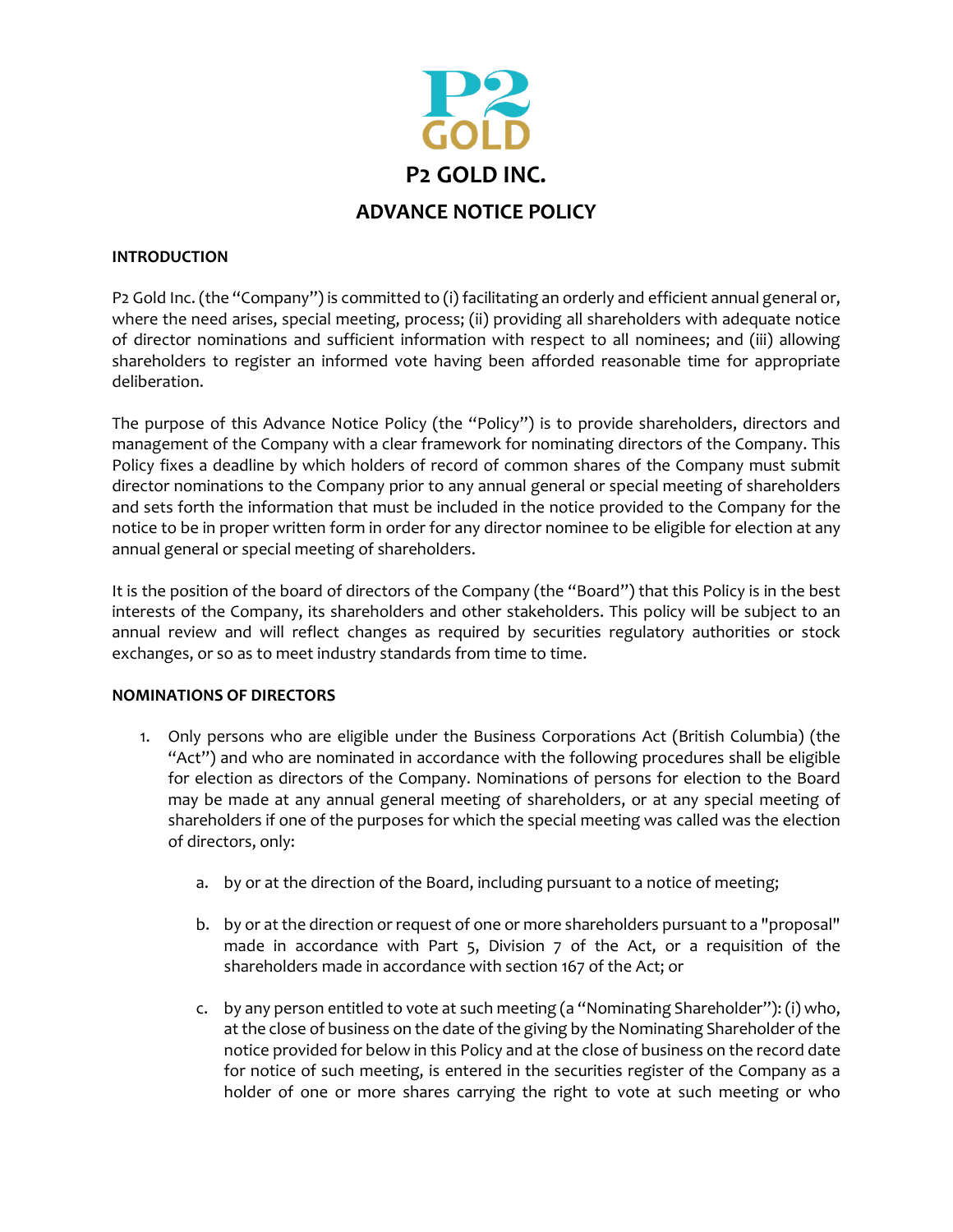beneficially owns shares that are entitled to be voted at such meeting and provides evidence of such ownership that is reasonably satisfactory to the Company; and (ii) who complies with the notice procedures set forth below in this Policy.

- 2. In addition to any other requirements under applicable laws, for a nomination to be made by a Nominating Shareholder, the Nominating Shareholder must have given notice thereof that is both timely (in accordance with paragraph 3 below) and in proper written form (in accordance with paragraph 4 below) to the Corporate Secretary of the Company at the principal executive offices of the Company.
- 3. To be timely, a Nominating Shareholder's notice to the Corporate Secretary of the Company must be made:
	- a. in the case of an annual general meeting of shareholders (including an annual and special meeting), not less than 30 days prior to the date of the annual general meeting of shareholders; provided, however, that in the event that the annual general meeting of shareholders is to be held on a date that is less than 50 days after the date (the "Notice Date") on which the first Public Announcement (as defined below) of the date of the annual general meeting was made, notice by the Nominating Shareholder may be made not later than the close of business on the tenth (10th) day following the Notice Date; and
	- b. in the case of a special meeting (which is not also an annual general meeting) of shareholders called for the purpose of electing directors (whether or not called for other purposes), not later than the close of business on the fifteenth (15th) day following the day on which the first Public Announcement of the date of the special meeting of shareholders was made;

provided that, in either instance, if notice-and-access (as defined in National Instrument 54-101 – Communication with Beneficial Owners of Securities of a Reporting Issuer) is used for delivery of proxy related materials in respect of a meeting described in Section 3(a) or Section 3(b), and the Notice Date in respect of the meeting is not less than 50 days before the date of the applicable meeting, the notice must be received not later than the close of business on the 40th day before the date of the applicable meeting (but in any event, not prior to the Notice Date); provided, however, that in the event that the meeting is to be held on a date that is less than 50 days after the Notice Date, notice by the Nominating Shareholder shall be made, in the case of an annual meeting of shareholders, not later than the close of business on the 10th day following the Notice Date and, in the case of a special meeting of shareholders, not later than the close of business on the 15th day following the Notice Date.

- 4. To be in proper written form, a Nominating Shareholder's notice to the Corporate Secretary of the Company must set forth:
	- a. as to each person whom the Nominating Shareholder proposes to nominate for election as a director: (A) the name, age, business address and residential address of the person; (B) the current principal occupation or employment of the person and the principal occupation or employment of the person within the five years preceding the notice; (C) the citizenship of such person; (D) the class or series and number of shares in the capital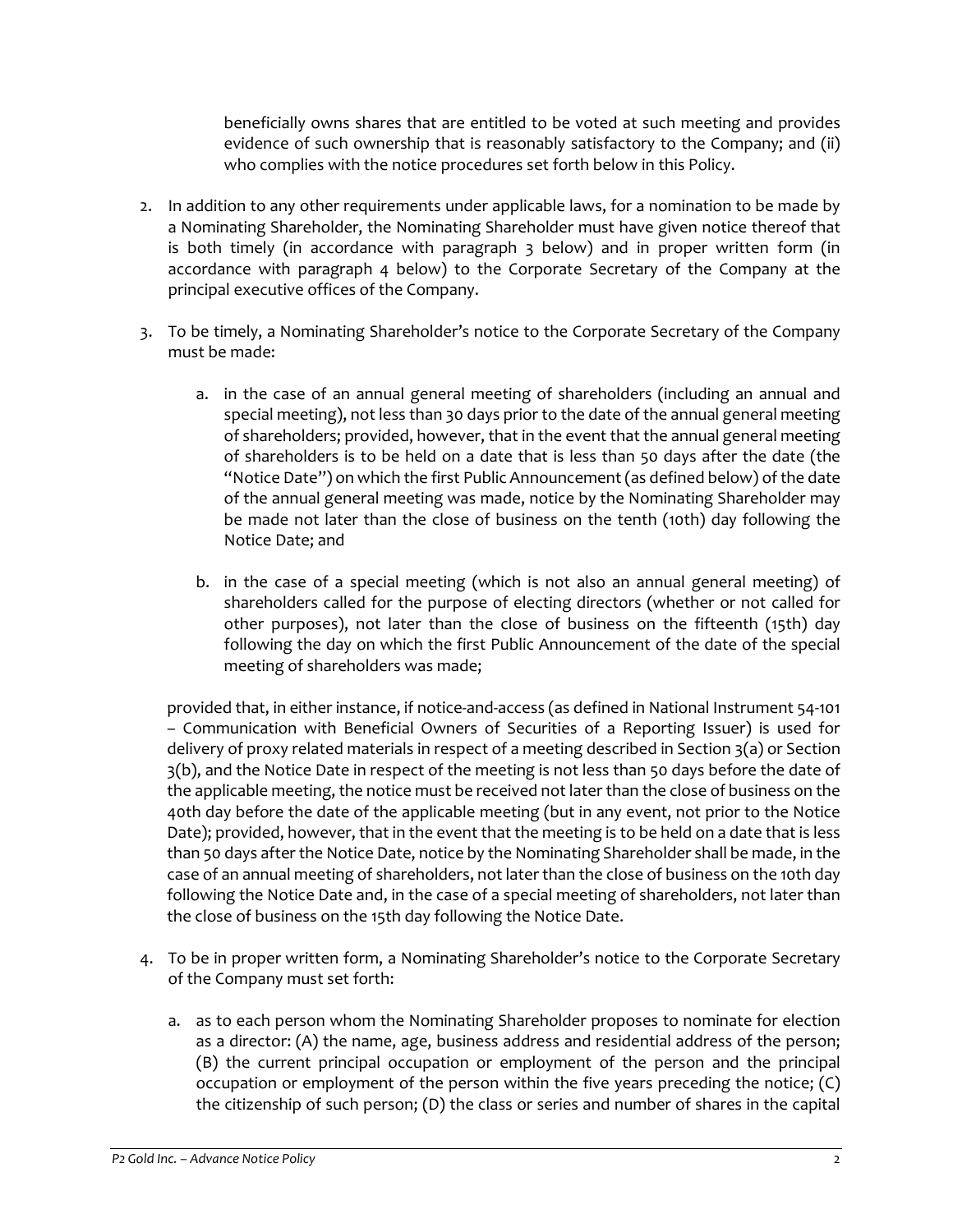of the Company that are directly or indirectly controlled or directed by or owned beneficially or of record by the person as of the record date for the meeting of shareholders (if such date shall then have been made publicly available and shall have occurred) and/or as of the date of such notice; and (E) any other information relating to the person that would be required to be disclosed in a dissident's proxy circular in connection with solicitations of proxies for election of directors pursuant to the Act and all Applicable Securities Laws (as defined below); and

b. as to the Nominating Shareholder giving the notice: (i) their name, business address and residential address; (ii) the class or series and number of shares in the capital of the Company that are directly or indirectly controlled or directed by or owned beneficially or of record by the Proposed Nominee as of the record date for the meeting of shareholders (if such date shall then have been made publicly available and shall have occurred) and/or as of the date of such notice; (iii) the interests in, or rights or obligations associated with, any agreement, arrangement or understanding, the purposes or effect of which is to alter, directly or indirectly, the person's economic interest in a security of the Company or the person's economic exposure to the Company; (iv) the full particulars regarding any proxy, contract, agreement, arrangement, understanding or relationship pursuant to which such Nominating Shareholder or any of its affiliates or associates, or any person acting jointly or in concert with such person, has any interests, rights or obligations relating to the voting of any shares of the Company or the nomination of directors to the board; and  $(v)$  any other information relating to such Nominating Shareholder that would be required to be made in a dissident's proxy circular in connection with solicitations of proxies for election of directors pursuant to the Act and Applicable Securities Laws (as defined below).

The Company may require any Proposed Nominee and/or Nominating Shareholder to furnish such other information as may reasonably be required by the Company to determine the eligibility of such Proposed Nominee to serve as an independent director of the Company or that could reasonably be expected to be material to a reasonable shareholder's understanding of the independence and/or qualifications, or lack thereof, of such Proposed Nominee.

- 5. No person shall be eligible for election as a director of the Company unless nominated in accordance with the provisions of this Policy; provided, however, that nothing in this Policy shall be deemed to preclude discussion by a shareholder (as distinct from the nomination of directors) at a meeting of shareholders of any matter that is properly before such meeting or in respect of which it would have been entitled to submit a proposal pursuant to the provisions of the Act or at the discretion of the Chair. The Chair of the meeting shall have the power and duty to determine whether a nomination was made in accordance with the procedures set forth in the foregoing provisions of this Policy and, if any proposed nomination is not in compliance with such foregoing provisions, to declare that such defective nomination shall be disregarded.
- 6. For purposes of this Policy:
	- a. "Public Announcement" shall mean disclosure in a news release reported by a national news service in Canada, or in a document publicly filed by the Company under its profile on the System for Electronic Document Analysis and Retrieval at www.sedar.com; and